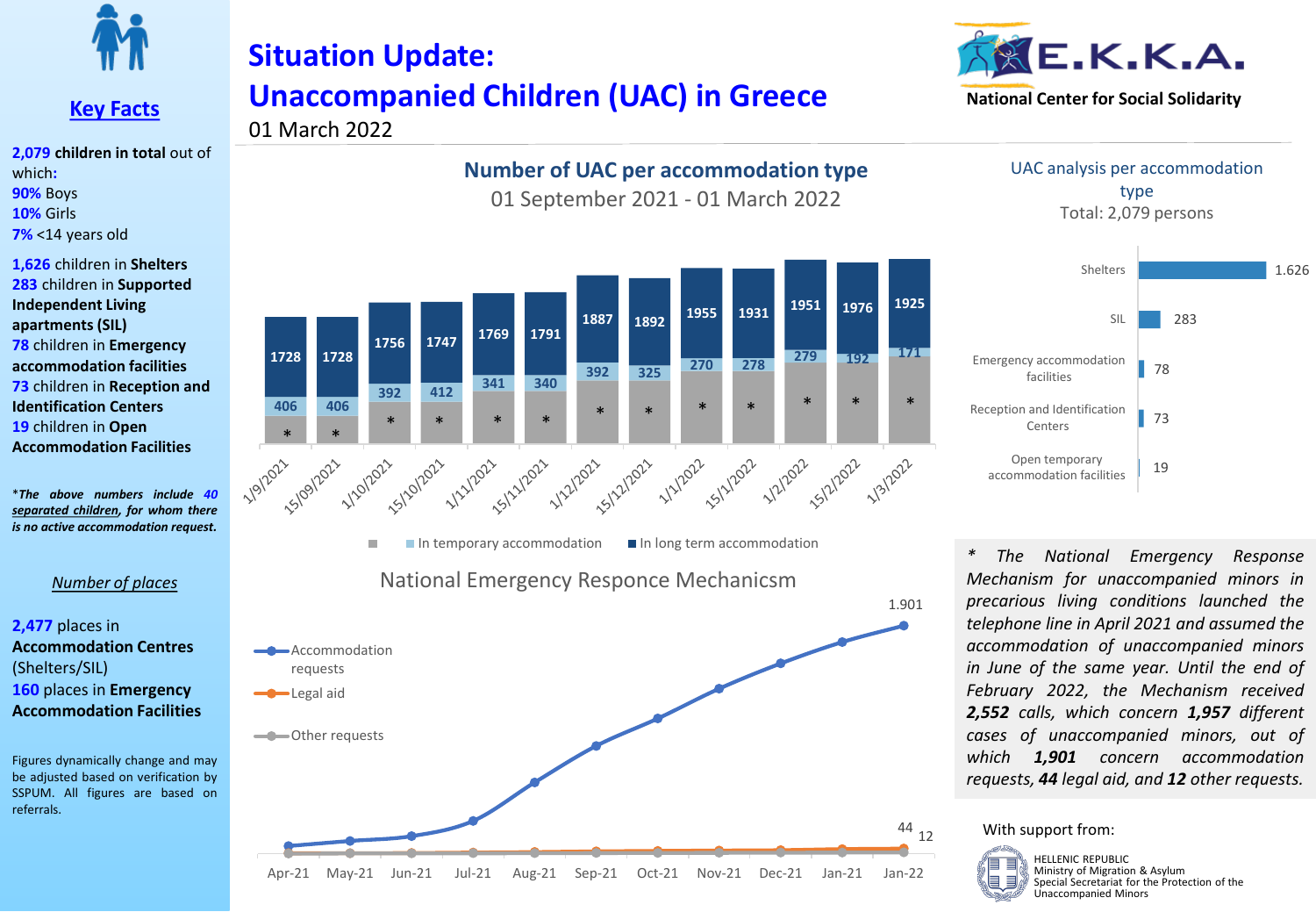## **Situation Update: Unaccompanied Children (UAC) in Greece**

Number and places of UAC shelters, supported independent living apartments (SIL), 01 March 2022



**National Center for Social Solidarity**



 $\blacksquare$  Long-term places  $\blacksquare$  Temporary places

Ministry of Migration & Asylum Special Secretariat for the Protection of the Unaccompanied Minors